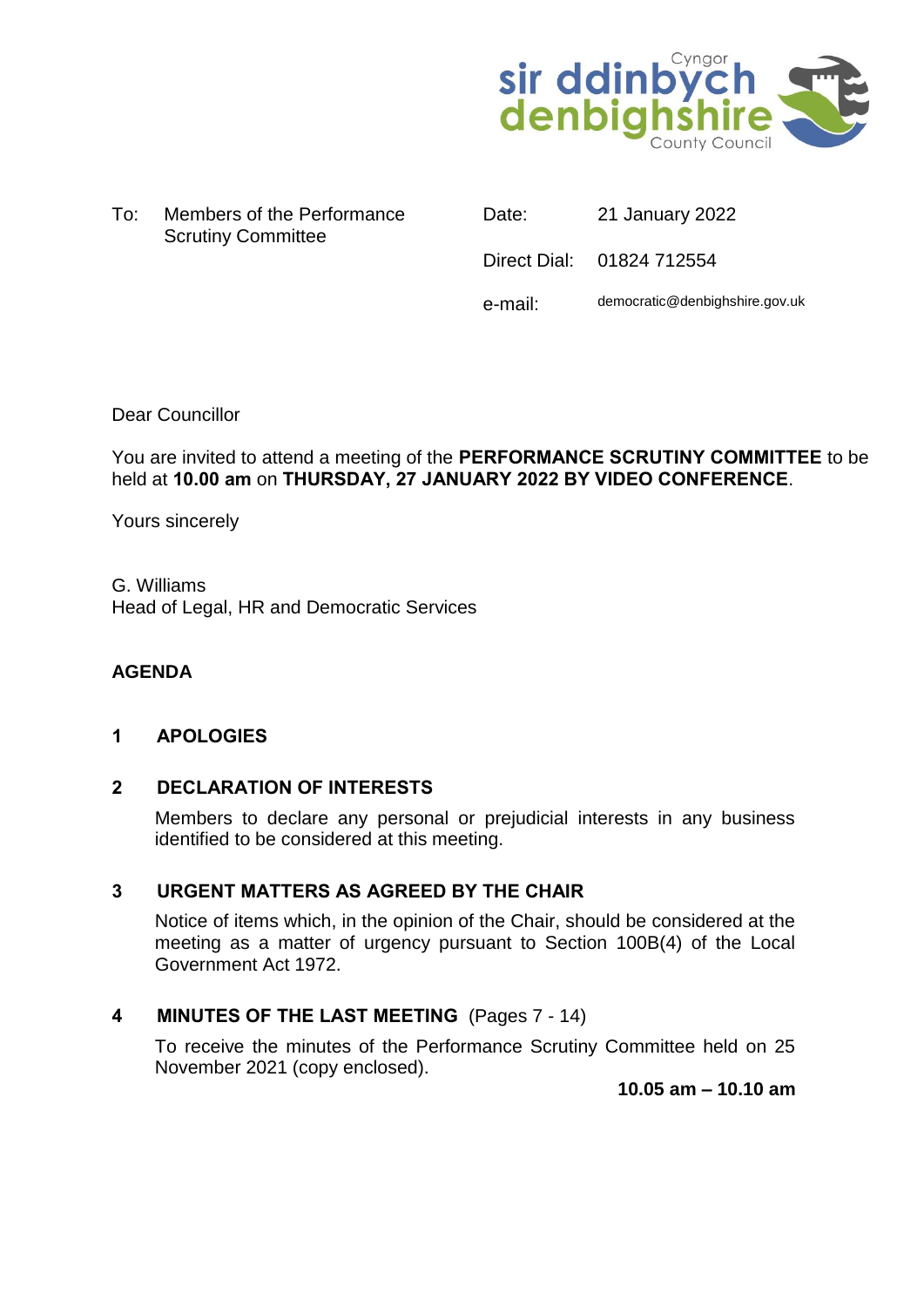# **5 PROGRESS ON DELIVERING DENBIGHSHIRE'S HOUSING AND HOMELESSNESS STRATEGY** (Pages 15 - 72)

To consider a report by the Senior Officer Strategic Planning and Housing Officer (copy enclosed) on progress made to date in delivering the revised Housing and Homelessness Strategy and Action Plan approved by County Council in December 2020.

**10.10 am – 10.40 am**

# **6 LIBRARY SERVICE STANDARDS AND PERFORMANCE** (Pages 73 - 94)

To consider a report by the Principal Librarian (copy enclosed) detailing the Council's performance in relation to the 6th Framework of Welsh Public Library Standards 2017 – 2020 (extended for 2020 – 2021) and progress in developing libraries as places of individual and community wellbeing and resilience.

#### **10.40 am – 11.10 am**

**~~~~~~~~~~~~~~~~~~~~ BREAK ~~~~~~~~~~~~~~~~~~~~**

# **7 REDUCTION OF SINGLE USE PLASTICS AND CARBON REDUCTION IN THE SCHOOL MEALS SERVICE** (Pages 95 - 100)

To consider a report by the Principal Catering and Cleaning Manager (copy enclosed) providing an update on progress, and the challenges, in relation to reducing single use plastic and reducing carbon within the School Catering Service.

**11.20 am – 11.50 am**

# **8 SCRUTINY WORK PROGRAMME** (Pages 101 - 124)

To consider a report by the Scrutiny Coordinator (copy enclosed) seeking a review of the committee's forward work programme and updating members on relevant issues.

#### **11.50 am – 12.05 pm**

# **9 FEEDBACK FROM COMMITTEE REPRESENTATIVES**

To receive any updates from Committee representatives on various Council Boards and Groups

**12.05 pm**

# **MEMBERSHIP**

**Councillors**

Arwel Roberts (Chair) Hugh Irving (Vice-Chair)